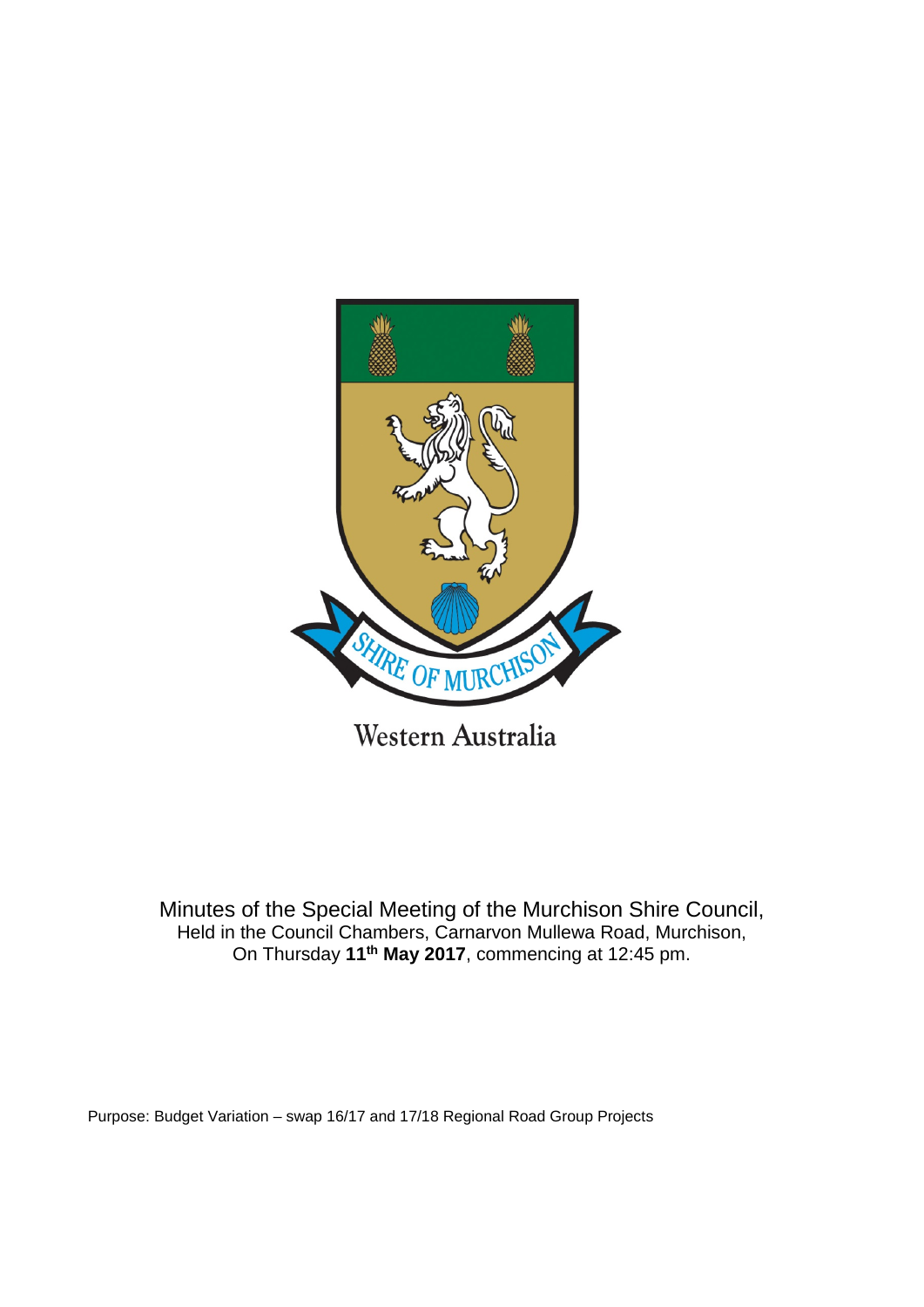| $\mathbf{1}$ .   | DECLARATION OF OPENING/ANNOUNCEMENT OF VISITORS 3                                |  |
|------------------|----------------------------------------------------------------------------------|--|
| 2.               | RECORD OF ATTENDANCE/APOLOGIES/LEAVE OF ABSENCE 3                                |  |
| 3.               | RESPONSE TO PREVIOUS PUBLIC QUESTIONS TAKEN ON NOTICE 3                          |  |
| $\mathbf{4}$ .   |                                                                                  |  |
|                  | 4.1                                                                              |  |
| 5.               |                                                                                  |  |
| 6.               |                                                                                  |  |
| $\overline{7}$ . | NOTICE OF ITEMS TO BE DISCUSSED BEHIND CLOSED DOORS3                             |  |
| 8.               | ANNOUNCEMENTS BY PRESIDING PERSON WITHOUT DISCUSSION3                            |  |
| 9.               |                                                                                  |  |
|                  | Budget Variation - Swap 2016/17 and 2017/18 Regional Road Group Projects4<br>9.1 |  |
| 10 <sub>1</sub>  |                                                                                  |  |
|                  |                                                                                  |  |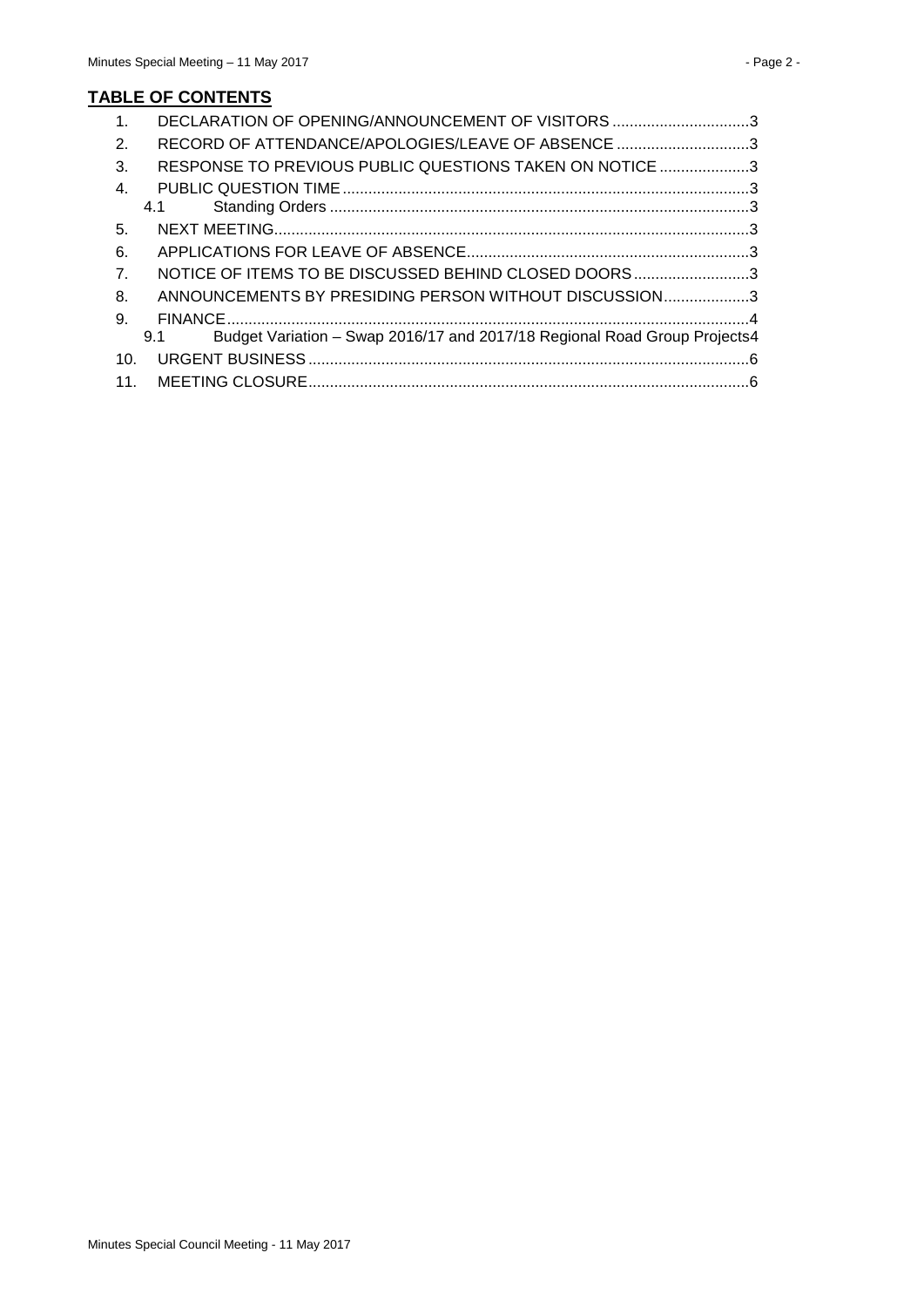<span id="page-2-0"></span>*The President declared the meeting open at 12:45 pm*

## <span id="page-2-1"></span>**2. RECORD OF ATTENDANCE/APOLOGIES/LEAVE OF ABSENCE**

*President Rossco Foulkes-Taylor Deputy President Miles Williams Cr Andrew Whitmarsh Cr Emma Foulkes-Taylor Cr Quentin Fowler*

*CEO – Dianne Daniels DCEO – Peter Dittrich WS – Brian Wundenberg*

*Member of the Public: Nil*

## <span id="page-2-2"></span>**3. RESPONSE TO PREVIOUS PUBLIC QUESTIONS TAKEN ON NOTICE** Nil.

# <span id="page-2-3"></span>**4. PUBLIC QUESTION TIME**

### <span id="page-2-4"></span>**4.1 Standing Orders**

*The President welcomed Cr Q Fowler to the meeting and explained that the standing down of Standing Orders generally allowed for a less formal debate.*

| Carried:                                                              | For: $5$ | Against: 0                      |  |  |
|-----------------------------------------------------------------------|----------|---------------------------------|--|--|
| 8.2 Limitation on the number of speeches<br>8.3 Duration of speeches  |          |                                 |  |  |
| That the following Local Law-Standing Orders 2001 be stood down:      |          |                                 |  |  |
| <b>Council Decision:</b><br><b>Moved: Councillor E Foulkes-Taylor</b> |          | Seconded: Councillor M Williams |  |  |

# <span id="page-2-5"></span>**5. NEXT MEETING** 5. NEX<br>25 May 2017

<span id="page-2-7"></span><span id="page-2-6"></span>

| 6.  | <b>APPLICATIONS FOR LEAVE OF ABSENCE</b>             |
|-----|------------------------------------------------------|
| Nil |                                                      |
| 7.  | NOTICE OF ITEMS TO BE DISCUSSED BEHIND CLOSED DOORS  |
| Nil |                                                      |
|     |                                                      |
| 8.  | ANNOUNCEMENTS BY PRESIDING PERSON WITHOUT DISCUSSION |

<span id="page-2-8"></span>Nil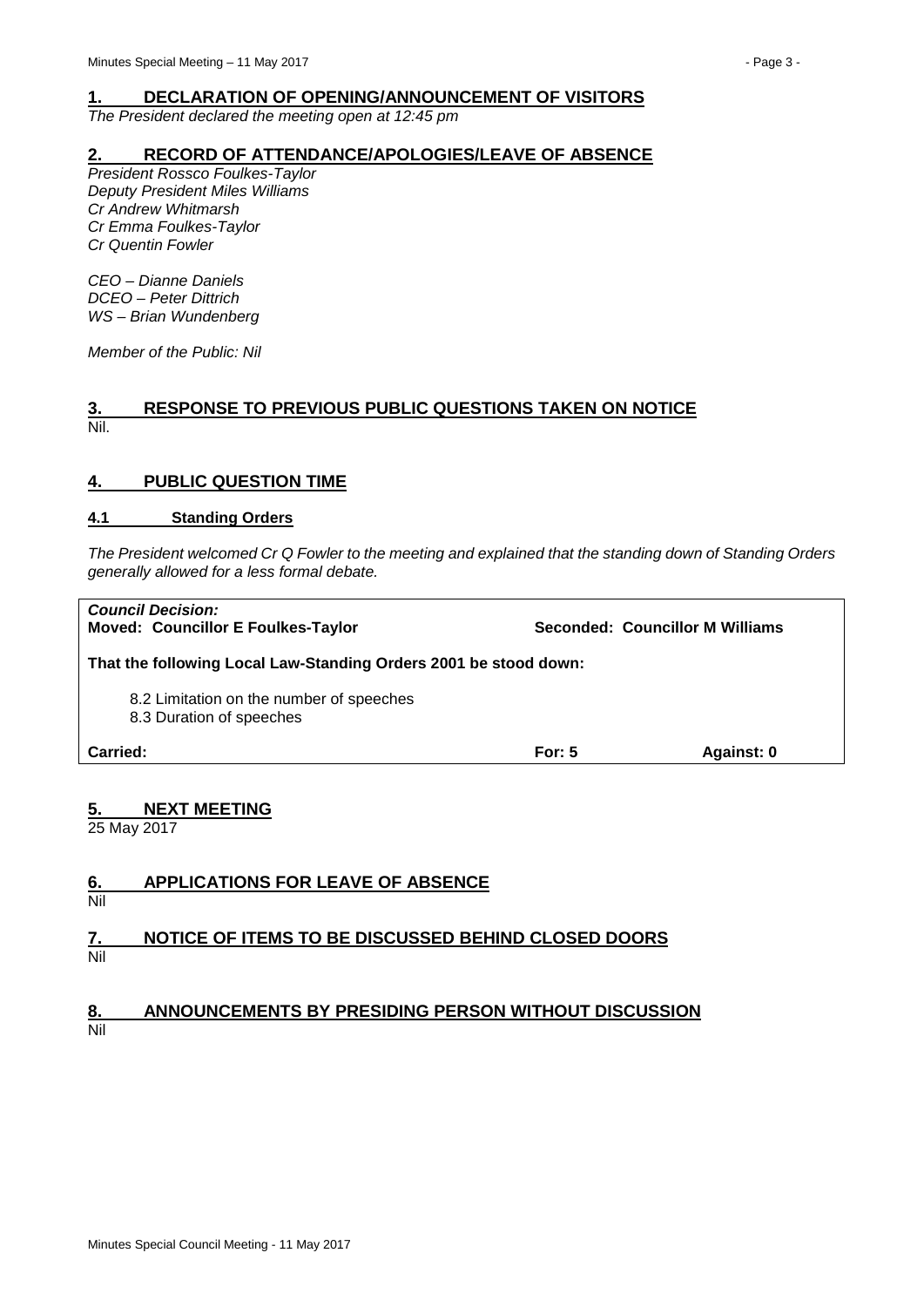# <span id="page-3-0"></span>**9. FINANCE**

# <span id="page-3-1"></span>**9.1 Budget Variation – Swap 2016/17 and 2017/18 Regional Road Group Projects**

| File:<br>Author:   | 12.3<br>Dianne Daniels |
|--------------------|------------------------|
|                    |                        |
| Interest Declared: | Nil                    |
| Date:              | 9 May 2017             |
| Attachments:       | Nil                    |

### **Matter for Consideration:**

Council to consider varying the budget so that the 2017-18 Regional Road Group Project is undertaken this financial year instead of the 2016-17 Regional Road Group Project. The 2016-17 project would then be undertaken in 2017-18.

# **Background:**

The Regional Road Group Project for 2016-17 is budgeted job C14130 – Cap-ex - Realignment Away From Flood Prone Zone Carnarvon Mullewa Road SLK 132.83 – 135.50. Job C14130 has a total budget of \$211,788, of which the Regional Road Group will contribute the minimum amount of \$120,000 and the Shire's contribution is \$91,788.

The Regional Road Group Project for 2017-18 is the re-forming and re-sheeting of 10km of Carnarvon Mullewa Road immediately to the north of the 2016-17 project. The total estimated cost for this job is \$419,583 and it is highly likely that RRG would contribute only the minimum of \$120,000 to this project, leaving the Shire to find \$299,583.

### **Comment:**

The 2016-17 project has been held up as the clearing permit has not yet been issued. Part of the process is that permission to clear needs to be received from the lessee and landowner prior to lodging the clearing application with the Department of Environmental Regulation. Requests were sent to the lessee and landowner on the 7/7/2016 and reminders sent on the 7/12/2016, with the final permission being received on the 30/01/2017. The application was subsequently lodged with the Department of Environmental Regulation (DER) on the 23/02/2017.

DER have a 90 business day benchmark and to date, despite a couple of requests to prioritise the application, we still have not received the permit. This late in the financial year, I was concerned that the clearing permit would not arrive in time to complete the project (if at all) and that the RRG funds would be lost to the Shire and the wider Mid West Regional Road Group.

I approached Main Roads WA to see if it was possible to swap the 2016-17 and 2017-18 projects, as the 2017-18 project is on the current road alignment and no clearing permit will be required. As it turns out, the swap can be done and it will be beneficial to the Shire financially and to the Regional Road Group as they will be able to acquit their funding allocation.

As mentioned above, if the 2017-18 project was completed in the 2017-18 year, then it is highly likely that we would receive only the minimum funding of \$120,000. However, if it is completed in this financial year, the Regional Road Group can fund the project to the value of \$279,722, so an increase of \$159,722. This leaves the Shire to find \$139,861, which is \$48,073 more than we have budgeted for this financial year.

Job C14114 Construction as per Agreed Program was \$170,311 underspent at 30 March 2017 and so the funds required can be transferred from that job to the RRG project.

The table below is a summary of the above comments:

Current situation:

| Job Number       | Year    | <b>Total Cost</b> | <b>LG</b> funds | <b>RRG Funds</b> |
|------------------|---------|-------------------|-----------------|------------------|
| Realignment      | 2016-17 | \$211.788         | \$91.788        | \$120,000        |
| Re-form Re-sheet | 2017-18 | \$419.583         | \$299.583       | \$120,000        |
| Total            |         | \$631.371         | \$391.371       | \$240,000        |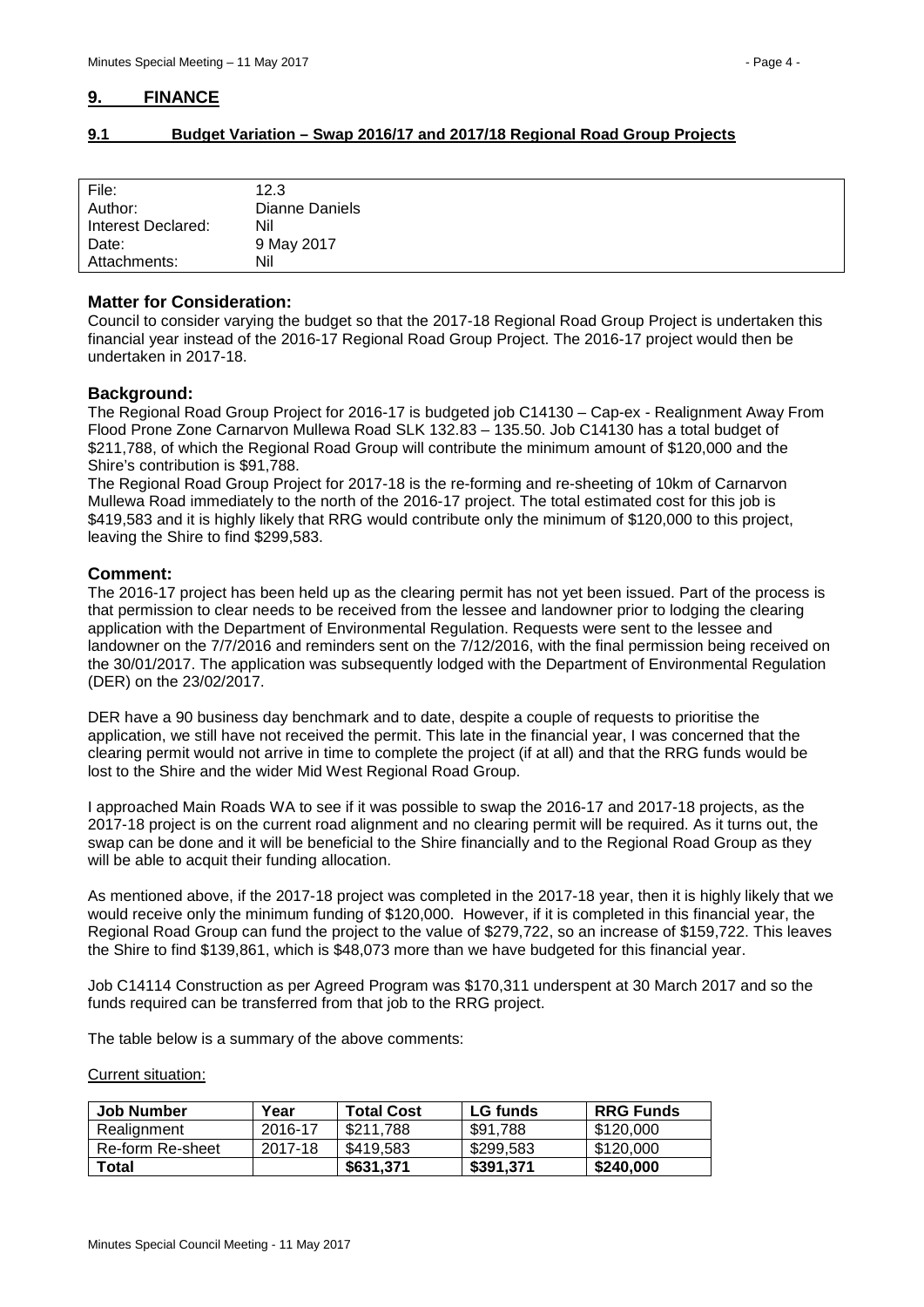#### Proposed situation:

| Job Number       | Year    | <b>Total Cost</b> | 1/3 LG funds |              |
|------------------|---------|-------------------|--------------|--------------|
|                  |         |                   |              | <b>Funds</b> |
| Re-form Re-sheet | 2016-17 | \$419.583         | \$139.861    | \$279.722    |
| Realignment      | 2017-18 | \$211.788         | \$91.788     | \$120,000    |
| Total            |         | \$631.371         | \$231,649    | \$399.722    |

| <b>Budget Variation</b>              | 2016-17 | \$48,073  |             |
|--------------------------------------|---------|-----------|-------------|
|                                      |         |           |             |
| <b>Savings to Shire over 2 years</b> |         | \$159,722 | (S159, 722) |

# **Statutory Environment:**

6.8. Expenditure from municipal fund not included in annual budget

(1) A local government is not to incur expenditure from its municipal fund for an additional purpose except where the

expenditure —

(a) is incurred in a financial year before the adoption of the annual budget by the local government; or (b) is authorised in advance by resolution\*; or

(c) is authorised in advance by the mayor or president in an emergency.

# *\* Absolute majority required.*

#### **Strategic Implications:**

Maintenance and upgrade of the road network is a high priority in the Strategic Community Plan to help develop the region's economic potential.

### **Policy Implications:**

Nil

# **Budget/ Financial Implications:**

If the proposal is adopted then job C14130 will be amended to read 'Cap-ex - Re-form (partial) and Re-sheet (full) Carnarvon Mullewa Road SLK 122.8 – 132.8 and \$48,073 will be transferred to it from job C14114.

# **Sustainability Implications:**

- � **Environmental**
	- There are no known significant environmental implications associated with this decision
- � **Economic**
	- There are no known significant economic implications associated with this decision
- � **Social**

There are no known significant social considerations associated with this decision

# **Consultation:**

Main Roads WA Works Supervisor Deputy Chief Executive Officer

### **Recommendation:**

That Council

- 1. approves the swap of the 2016-17 and 2017-18 RRG projects; and
- 2. approves the amendment of Job C14130 to read 'Cap-ex Re-form (partial) and Re-sheet (full) Carnarvon Mullewa Road SLK 122.8 – 132.8; and
- 3. approves the budget transfer of \$48,073 from Job C14114 to Job C14130

## *Discussion:*

*The CEO drew attention to the Table of the current and proposed situation. The realignment work was unable to be undertaken as the clearing permit had not been received from DER.*

*Cr M Williams asked if the funds were sourced from the Regional Roads Group pool of funds. The CEO advised that a portion of the available funds had been allocated to the Shire of Murchison by the RRG. Further, there was provision in the budget for the work to be undertaken which allowed*